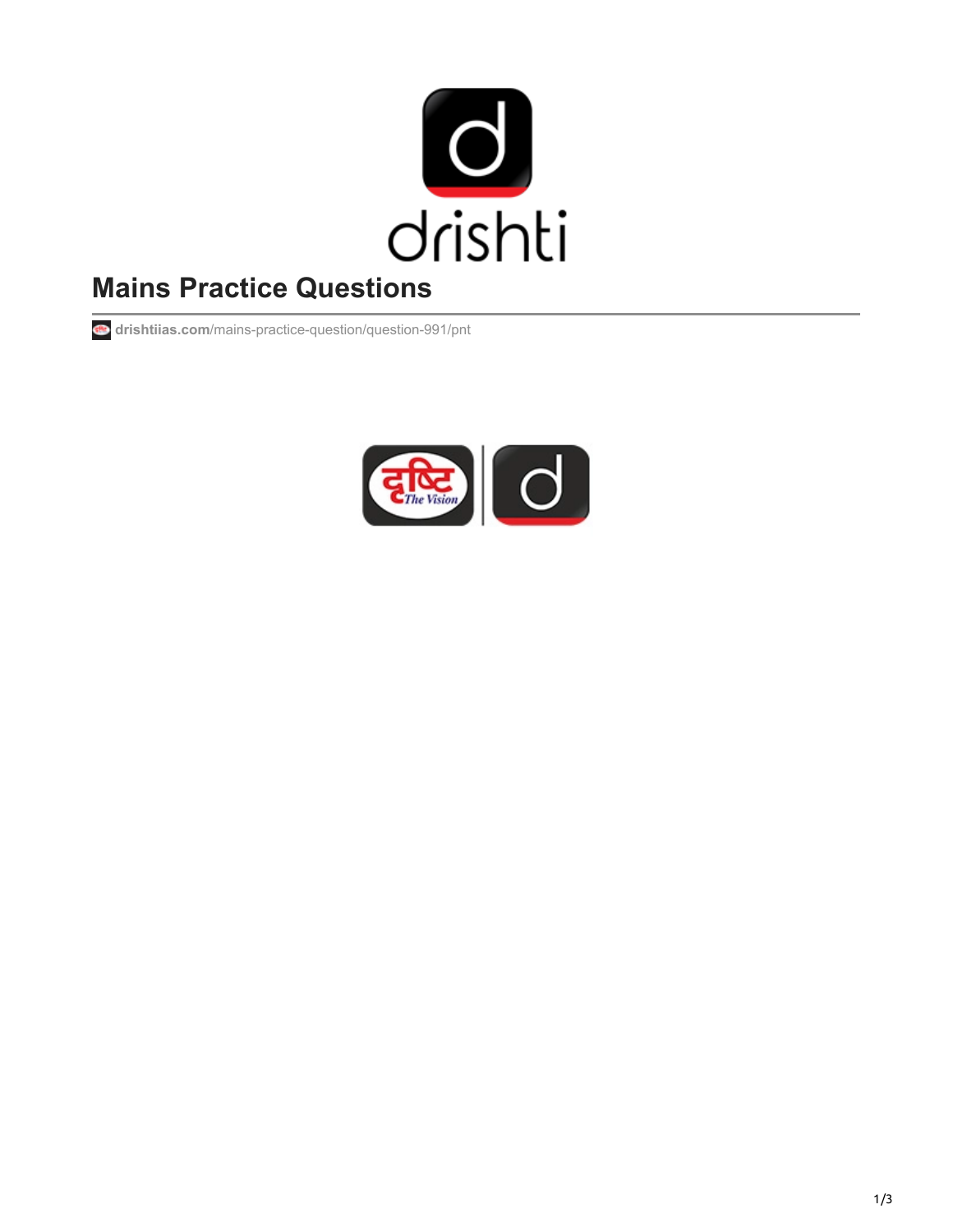**Q.** Free media (including social media) has an important role in the fight against corruption. Comment. (150 Words)

02 Sep, 2021 GS Paper 4 Theoretical Questions **Approach**

- Give in brief the significance of free media for democracy.
- Analyze (with merits and demerits) its crucial role in the prevention, monitoring and control of corruption.
- Conclude suitably.

#### **Introduction**

- A free media acts as a disseminator of information and a channel of communication between people and the government. Its role in the policy process is worth appreciating. Media educates people by providing a wealth of information related to socio-cultural and politico-economic aspects of the society.
- In a democracy it has been entrusted with the task of educating the people about rights and creating awareness on various serious issues and problems concerning the society. It helps in bringing the marginalized sections of the society to the mainstream.

## **Body**

#### **Crucial role of media in the prevention, monitoring and control of corruption:**

- **Exposes corruption:** Media can inform and educate the public on corruption, expose corruption in government, private sector and civil society organizations and help monitor codes of conduct while policing itself against corruption. Media fights corruption by conducting debates, investigative journalism, RTI, sting operation, Opinion Polls.
- **Transparency and accountability:** With the help of free media information dissemination is possible and transparency in public sector can be achieved
- **Investigative reporting by media** or reporting of instances of corruption as they occur can be a significant source of information on corruption. Timely action should be taken by the authorities to immediately respond to such reports, to appraise the correct facts, to take steps to bring the culprits to book and to keep the press and the public informed from time to time of the progress of such action.
- A large section of the population is ignorant and backward, it is the free media which **disseminates information about corruption** to them and their backwardness is removed so that they become part of the enlightened India.
- Media also **tracks and updates on important policies and programmes** of the government and critically analyses their impact which is possible only through an independent and neutral media.